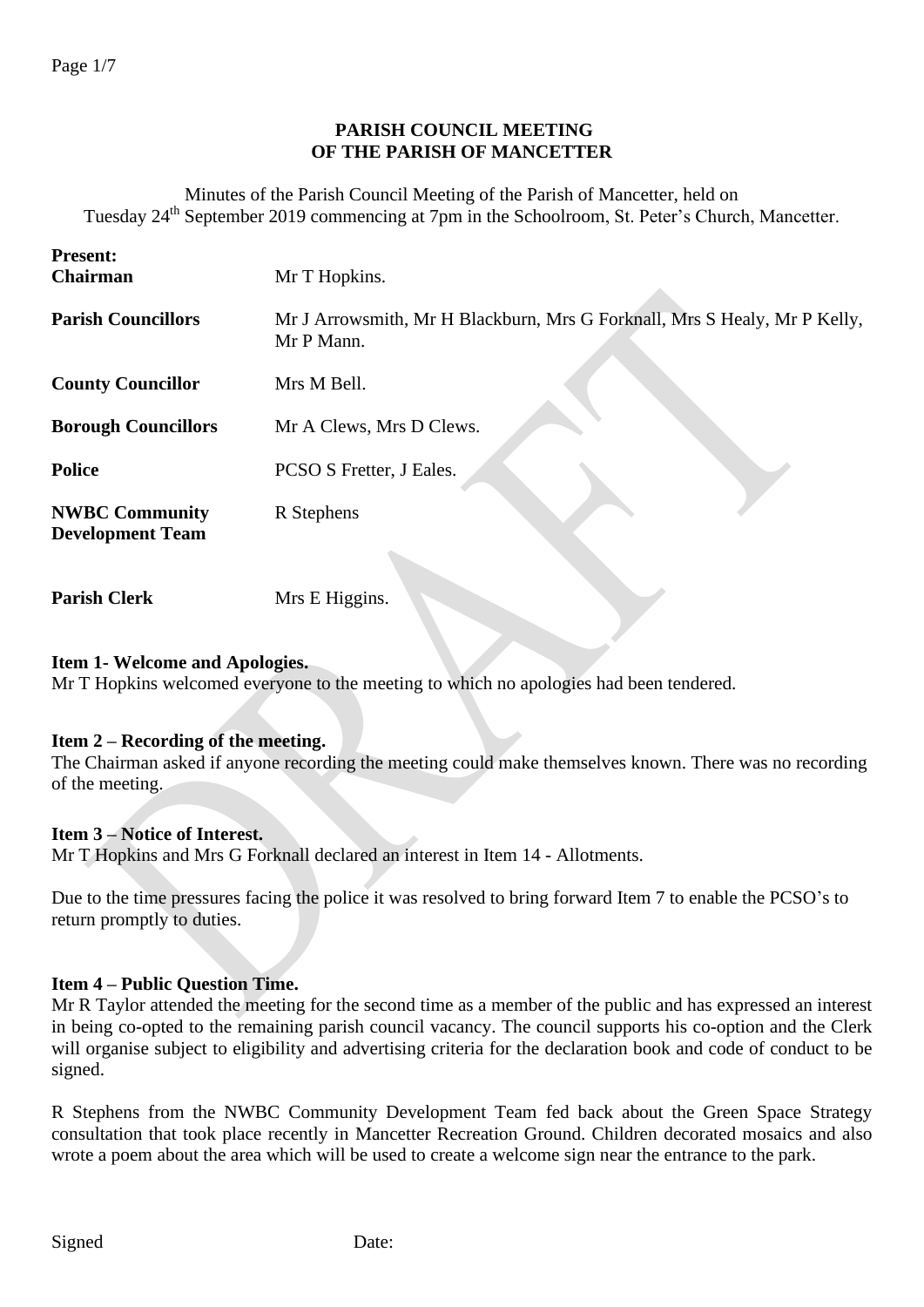#### Page 2/7

After a successful project in Dordon, the team are looking to launch a £500 Ideas Fund to help get a community project off the ground such as a family fun group or litter picking. People would like to see additional benches, more play equipment and after school activities in the park.

A meeting is taking place on Thursday  $26<sup>th</sup>$  September to look at setting up a community cinema group to share resources between local villages. Once again, the existence of Ridge Lane as part of Mancetter Parish was highlighted although statistically Mancetter village is the focus as an identified priority area of need.

## **Item 5 – Minutes of the last meeting.**

It was unanimously agreed that the draft minutes of the Parish Council meeting held on 23<sup>rd</sup> July 2019 be accepted and were therefore signed by the Chairman.

# **Item 6 – Matters Arising from the Parish Council meeting on 23 rd July 2019.**

## **Road Safety Fund Application, Speed Gun Training and Freedom of Information Request.**

The application made by the parish council for funding from the Warwickshire PCC Road Safety Grant was unsuccessful. The letter received from the Police Crime Commissioner advised that the County Council had been consulted concerning the bid, and had indicated that the case could be given further consideration.

The Freedom of Information request relating to personal injury collisions has now been received. It shows a total of 1 fatality, 5 serious injuries and 5 slight injuries since 2016 between Harpers Lane and the railway bridge at the end of Nuneaton Road.

PCSO S Fretter is trained to run PNC checks and will vet the volunteers for the community speed watch programme and request an assessment on safe places to monitor speed. Once this is completed then a date for the training can finally be set. Mrs G Forknall will join the team to monitor Ridge Lane.

## **Item 7 – Report from the Police.**

Councillor D Clews had asked if PCSO Fretter could attend the meeting to give feedback due to the high number of issues currently taking place within the area.

The council were informed that there have been 32 recorded incidents during the last month, 12 relating to anti-social behaviour and 3 road traffic collisions. Other incidents are of a confidential nature including domestic violence. Councillors asked if she could provide further details on the collisions, as the council are working with the public and other authorities to look at traffic calming and speed awareness within the parish.

Drugs are an ongoing issue in both villages and dealing has been witnessed from a car near to the Arden Forest flats in Ridge Lane, and close to the layby on the corner of Adrian's Close in Mancetter. The police in our area are looking to use a plain car to conduct observations, but are currently short of officers with two PCSO's and one PC. A new PC will be joining the team shortly. The amount of police cars parked within woolpack way carpark was discussed and is a short- term measure due to the establishment of a new Rural Crime Team on 7<sup>th</sup> October. It was suggested that some of these cars could be parked at incident hotspots but this approach is not favoured by the current Chief Constable.

Quad bikes are continuing to cause a nuisance in the neighbourhood in particular in the Brook walk side of the park and Ramsden Road, as well as at the golf course in Ridge Lane.

Descriptions of vehicles and evidence of perpetrators have been passed to the police and section 59 notices will be issued. Parking of lorries in the residential section of Manor Road near to Purley View is also causing problems.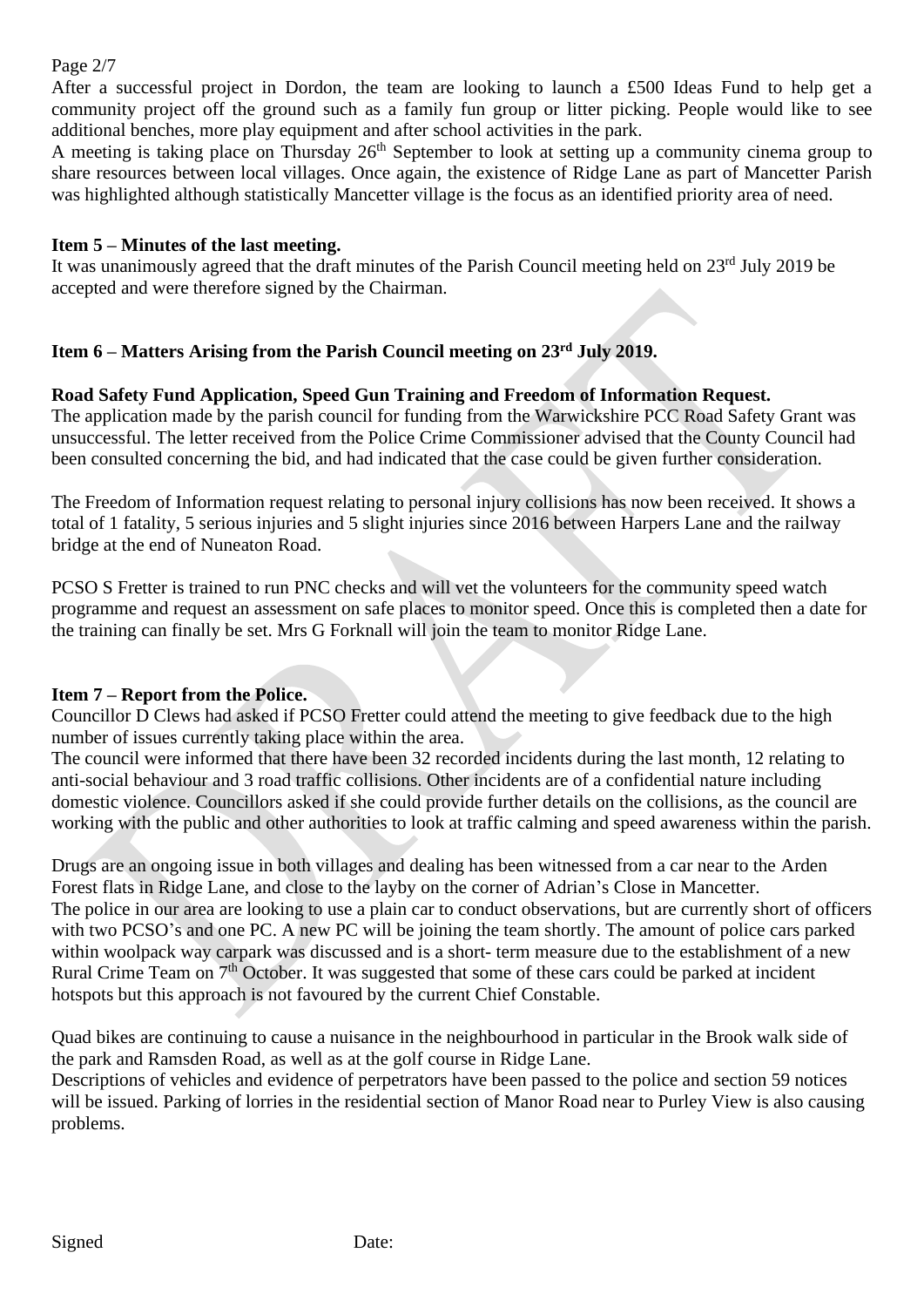#### Page 3/7

**\*Prior to the County and Borough Council reports, Vice Chair Mr H Blackburn presented the Chair Mr T Hopkins with a card and gift in recognition of him completing 40 years continuous service with Mancetter Parish Council.**

## **Item 8 – Report from County and Borough Councillors.**

**County.**

The County Councillor Grant Fund has now reopened for bids towards small community projects.

County Councillor M Bell explained that the PCC Road Safety Fund mostly agreed to give funding towards speed watch programmes and had not worked closely with the County Council who have the statutory responsibility for Highways issues. The cost of replacing the damaged flashing speed sign in Nuneaton Road should not be coming out of Councillor Bell's budget and should be funded by WCC.

A meeting and site visit will be arranged with highways to discuss the results of the recent survey undertaken to obtain feedback on traffic calming methods. Mr T Hopkins suggested that Matthew Williams from WCC planning also attends, and an agreement is made to utilise section 106 monies provided by Tarmac to the County Council towards road improvements on routes used by Tarmac Quarry lorries. The total amount per year is £11,000 and to date the parish council nor the quarry are aware of where the money has been spent over the previous 3-4 years. This income is guaranteed until 2025 and a strong case to ringfence some money towards the most beneficial traffic calming options should be made. There are continuing issues with lorries cutting down Steppey Lane heading towards Hartshill Quarry. The enforcement of weight limits for lorries using the bridges needs clarification as the police are not applying this to empty vehicles that weigh at least 18mgt due to size.

Mrs S Healy raised concerns over recycling and whether blocks of flats had the appropriate capacity for waste disposal within the communal bins, as rubbish is often overflowing shortly after collection. A recycling initiative to raise funds for the community by collecting crisp packets and tetra packs was highlighted and could be looked at by the Community Development Team to encourage a community spirit.

## **Borough**

Councillor D Clews stated that following a report of damage within the children's play area at Mancetter Recreation Ground, the area was inspected and large tears in the play surface resulted in the park being closed. A sharp rise in anti-social behaviour from Mancetter residents has been noted, with recent episodes of arson in Mancetter Rec and Westwood Road Park. The behaviour of specific individuals is being monitored and the Borough Council are looking to install a mobile CCTV camera within Mancetter Rec to record issues. If requested the County Council could consider keeping the streetlights on in that area to aid visibility.

Councillor A Clews has been proactive in asking for feedback regarding the outstanding enforcement issues along Quarry Lane. A report was read out which explained that due to emergency enforcement issues the scheduled visit had been unable to take place but Councillor Clews will continue to pursue matters on behalf of the Parish Council.

## **Item 9- Any Other Parish Business for discussion**

# • **Invitation to the opening of the Roman Mancetter Exhibition.**

The official opening of the Roman Mancetter Exhibition is taking place at 7pm on Wednesday 23<sup>rd</sup> October at St Peter's Church. Councillors Arrowsmith, Blackburn, Healy, Hopkins and Mann will all attend along with the Clerk to show support.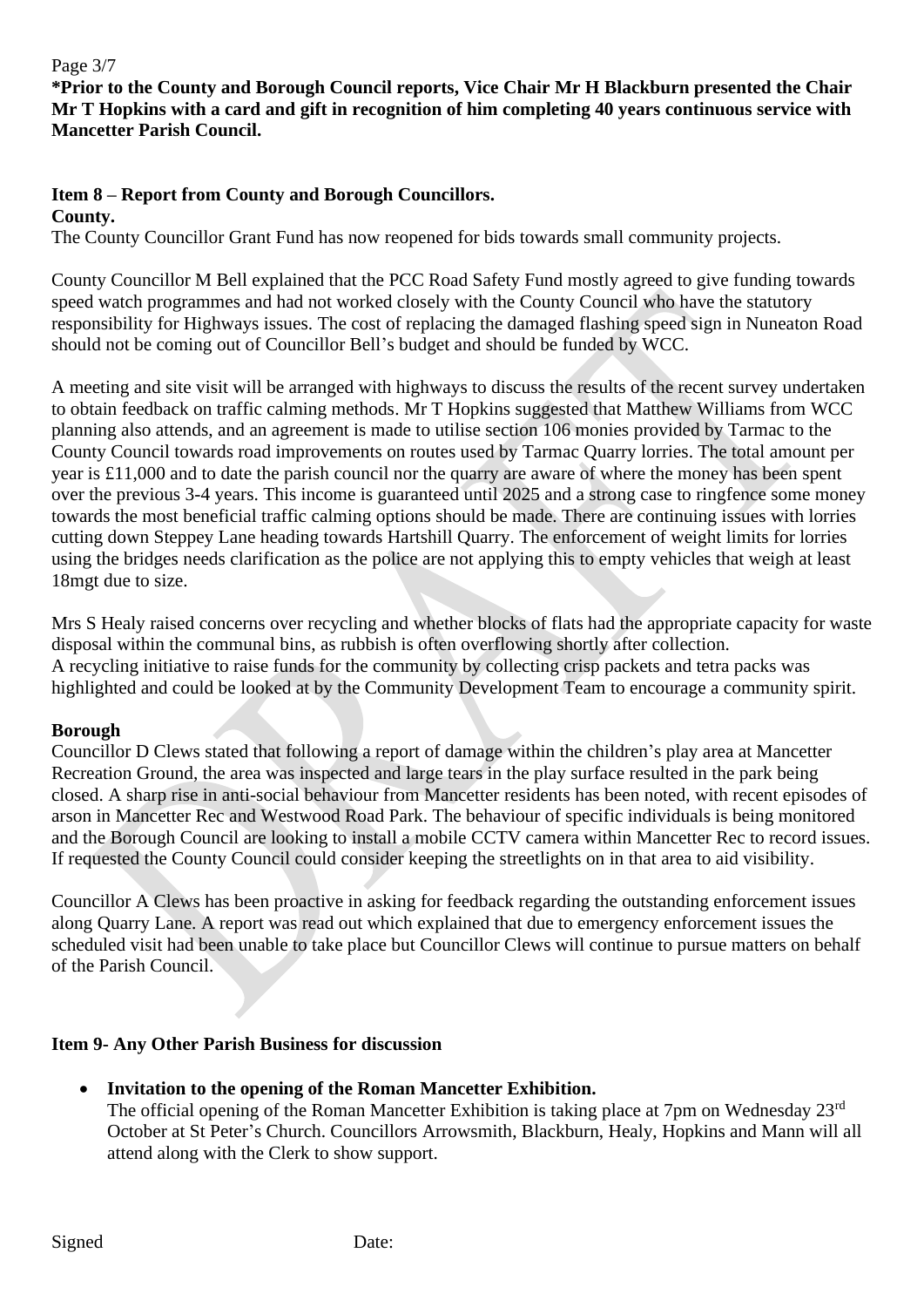#### Page 4/7

## • **Feedback from Speed Awareness and Traffic Calming Meeting.**

The meeting took place on 18<sup>th</sup> September and was attended by 12 residents as well as Mr P Mann, Mr T Hopkins and Mrs E Higgins. The public requested that the parish council consider funding radar monitoring to evidence speeds providing that the results were able to be interpreted and would be acted upon. They wished the Police to undertake speed monitoring along Nuneaton Road as highlighted in other areas by the SNT in Coleshill via their face book page. Immediate measures for traffic calming requiring less investment were suggested, including a stop sign at the end of Quarry Lane and Nuneaton Road and crocodile teeth on the approaches to the village with 30mph signs with 3,2,1countdown markers.

## • **Update on Tarmac Planning Application for later vehicle return times.**

The scheduled Quarry Liaison meeting on  $23<sup>rd</sup>$  September has been rearranged for  $7<sup>th</sup>$  October and the current WCC Planning list does not contain the decision notice. Therefore, an update will be forwarded to councillors as soon as information becomes available.

## • **Update on Wathen Grange Article 4 direction.**

Councillor D Clews shared that a positive meeting had taken place with the owners of Wathen Grange and although the Parish Council were not allowed to attend, an acknowledgement of the heritage of the site has been recognised and will hopefully be incorporated into future plans.

#### • **Update on proposed work to trees in the closed churchyard, cemetery and allotments.**

The Clerk has sought advice and has been working on a sketch plan for the planning application to undertake crown lifting on trees in the conservation area. There is also a dead tree which will now require removal from the cemetery.

The approved gravedigger for Mancetter who also undertakes tree surgery work on behalf of local firms, is in the process of submitting a quotation for the work. He has the relevant insurance and is familiar with the cemetery, churchyard and allotment site. It was proposed by Mrs S Healy and seconded by Mr H Blackburn that due to the need to remove the dead tree from the cemetery, rather than delay, they would prefer to give permission to proceed and award the work to a local reliable contractor who is familiar with the area providing the cost is reasonable and within the threshold of the cemetery financial reserves. Increased income from out of parish burials could then potentially be replaced into the cemetery reserves at the end of the financial year if approved by the council.

## **Item 10 – Correspondence**

A full list of correspondence received had been passed to councillors. (Appendix I)

# **Item 11– Planning Matters and Current Applications**

# **Previous Applications**

- PAP/2018/0050 Land adjacent to Fir Tree Paddock Amendments of Planning/Appeal Conditions – **Awaiting Information**
- PAP/2019/0256 Land 50 metres south of Kirby Glebe Farm Atherstone Road Hartshill Change of land use for a residential caravan site for 4 families each with 2 caravans and erection of 4 amenity buildings – **Pending**
- PAP/2019/0289 34 Ridge Lane First Floor Rear Extension **Granted**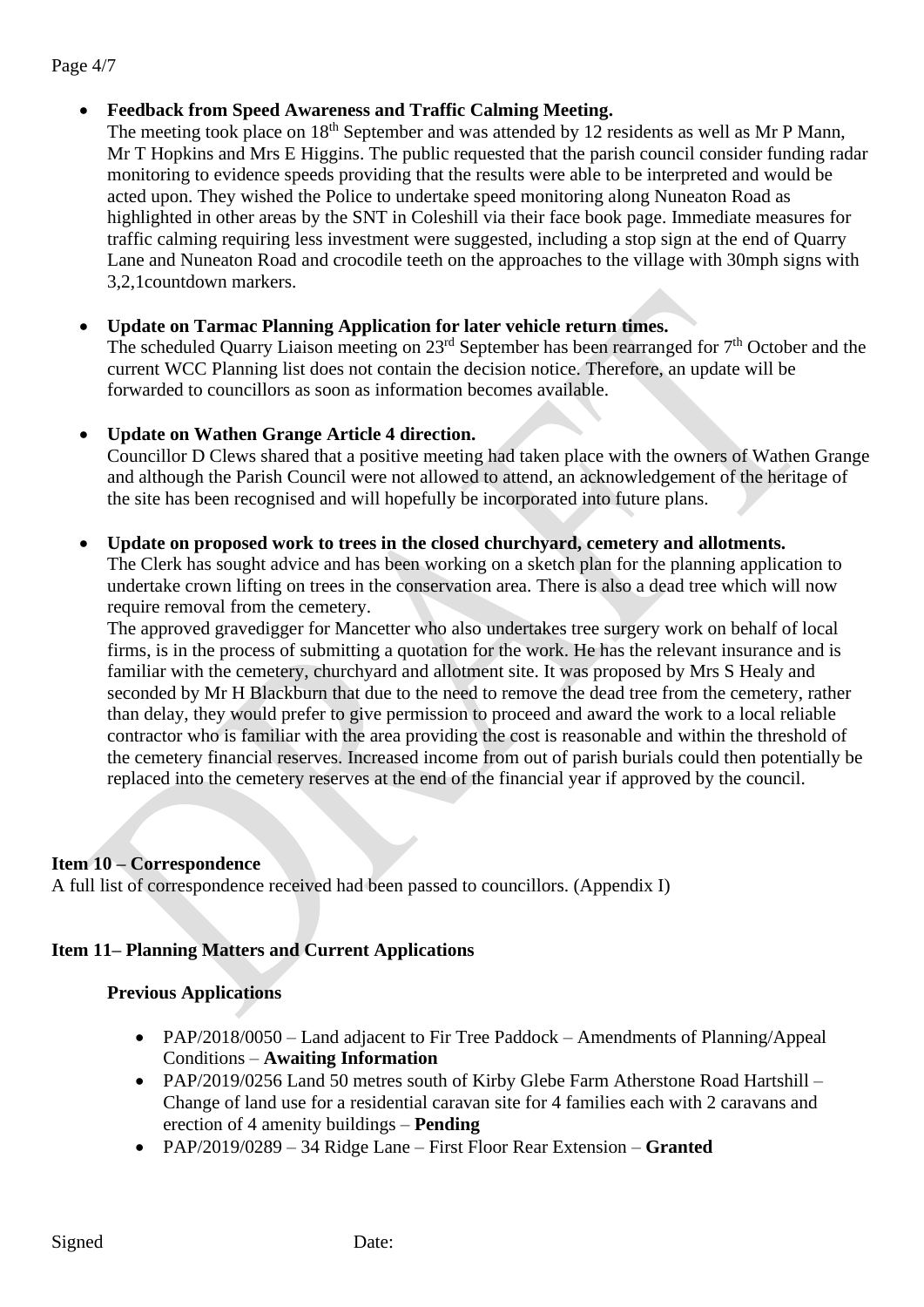# **New Applications**

- PAP/2019/0457 Kirby Glebe Farm Change of land use for a residential caravan site for 7 families each with 2 caravans and erection of 3 amenity buildings – **Continue to raise concerns over the over intensification of the site since the overturning of the original application by the planning inspectorate.** Hartshill residents have reported issues with antisocial behaviour and the burning of materials on the site which now encompasses Barn Farm fishing pools.
- PAP/2019/0489 Certificate of Lawfulness Greenacres Nuneaton Road **The parish council have been asked to provide evidence that the business has not been operating on site for 10 years. The minutes of a council meeting from September 2015 show that NWBC were investigating an unauthorised development on site and companies house shows the business being set up in 2018.**

# **Item 12– Finance**

- **Signing of Payments** All cheques and bank payments were signed in accordance with the bank mandate.
- **To sign and adopt updated Financial Regulations to incorporate changes made by NALC In July 2019.**

In May 2019 the council amended its financial regulations following training by the clerk and an update from WALC. As a result, the changes made had already incorporated most of the guidance from NALC. The Council have reviewed the regulations and an amended policy has been signed for the records and will be put onto the website.

• **To discuss the revised renewal fee for the North Warwickshire Area Committee of Parish Councils.**

At the AGM the Area Committee agreed to increase the annual subscription from £15 per annum to £17.50. It was proposed by Mrs S Healy and seconded by Mr H Blackburn to approve the increase when it is time to pay for  $2020/2021$ . The purpose of the group is to share common issues and challenge other authorities as a collective. By feeding information into the Warwickshire Association of Local Councils who in turn update the National Association, issues can be raised at Government level.

## • **To reallocate funds towards Traffic Calming and Speed Awareness**

It was proposed by Mr H Blackburn seconded by Mrs S Healy and agreed unanimously to transfer if required the £500 from the Heritage budget into the Traffic Calming budget. This will allow the council as suggested by parishioners to pay for Radar Monitoring to take place subject to the results being interpreted and acted upon. The Heritage budget could then be reconsidered as part of the process for determining the requirements for the next financial year.

• **To discuss any budget requests outside of normal expenditure in relation to specific projects** Councillors were asked to inform the Clerk of any requests for additional expenditure so that the budget can be drawn up. Looking at replacing damaged parts of the fencing around the cemetery is one such project and Mr P Kelly will work alongside the Clerk to consider options, research costings, obtain quotations and adhere to planning rules within the conservation area.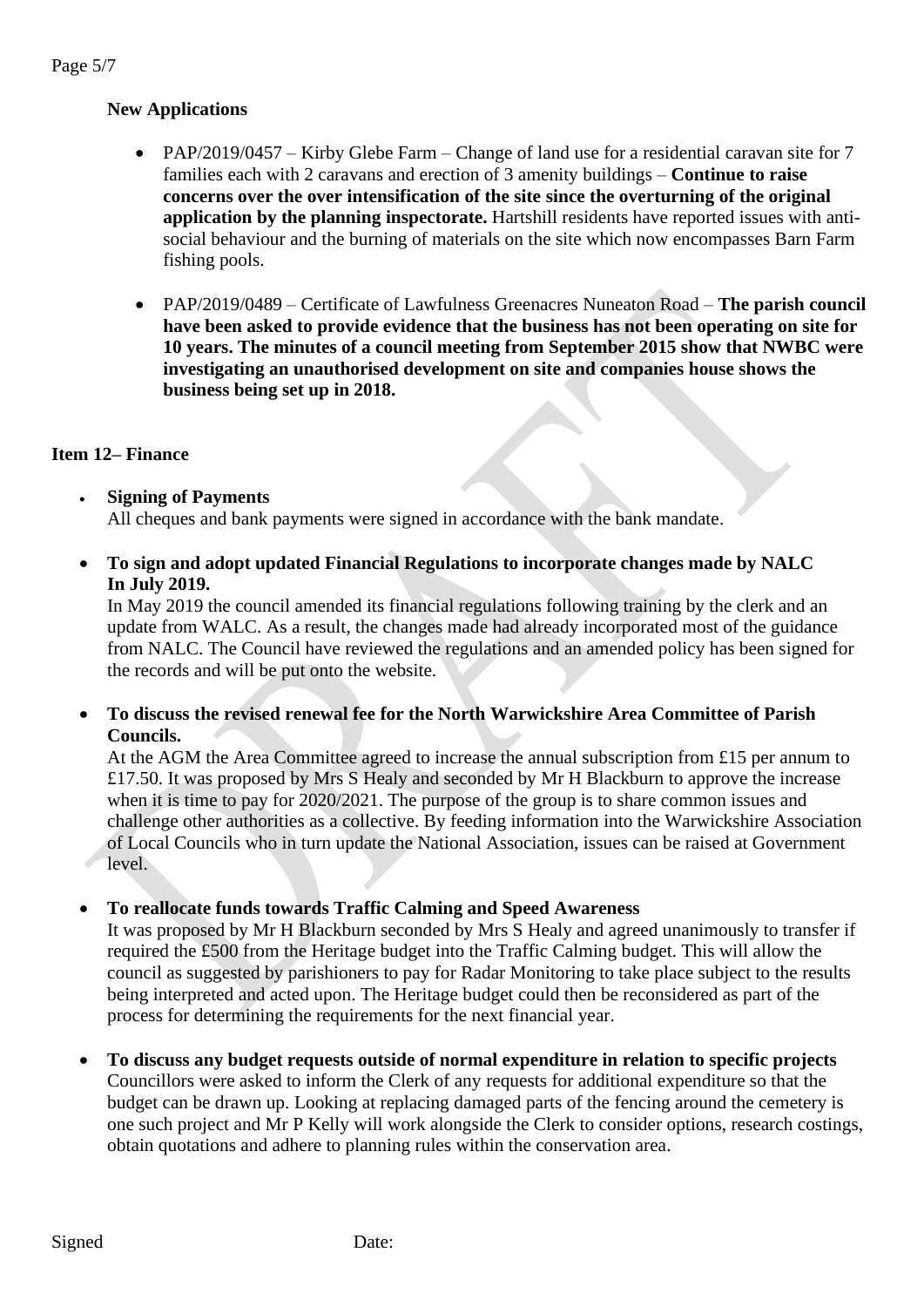Page 6/7

## • **Update on Internal and External Audits**

The Clerk confirmed that the council had passed both the Internal and External Audit processes and will publish the required notices on the website and noticeboards.

#### • **CCLA Bond e-mail directive**

It was proposed by Mrs S Healy seconded by Mrs G Forknall and agreed unanimously that access to the Bond funds would not be allowed to take place by e-mail correspondence.

#### **Item 13– Cemetery and Maintenance around the Parish**

Exclusion of the Public and Press

That under section 100A(4) of the Local Government Act 1972, the public and press be excluded from the meeting for the following items of business, on the grounds that it involves the likely disclosure of exempt information as defined by schedule 12A to the Act.

Exempt Information: Report on Cemetery Benches, Cemetery Rules and Risk Assessments by reason of the reports containing information relating to an individual.

## **The Risk Assessment for the Cemetery and Closed Churchyard was amended slightly and the updates signed off by the Council. Mr P Mann was thanked for his work in reviewing the documentation.**

#### • **Update on grave subsidence**

Nigel Evans came out to look at the headstones which were leaning and confirmed that they were not at risk of falling over. He made arrangements for the ground to be levelled and the headstones straightened which has now taken place. This was done free of charge and therefore the deed holders did not require to be contacted.

The parish council handyman along with the gravedigger will keep topping up graves as and when they are over the cemetery and the handyman will keep monitoring the levels.

• **To approve changes to the Cemetery Interment Policy in relation to out of parish burials and cremations.**

Due to restrictions in nearby burial grounds, Mancetter has seen an increase in requests for out of parish burials. There is a need to protect the availability of burial plots for future generations of parishioners.

A draft policy had been given to councillors for consideration, and was approved unanimously by the full council. This will be reviewed annually.

Out of Parish fees remain the same and cremation plots are available to purchase by non-parishioners.

**Burial Plots can be purchased by non-residents only if they can demonstrate a strong connection to Mancetter through previous residency, employment, family connections or links to places of worship. Each request will be decided on merit.**